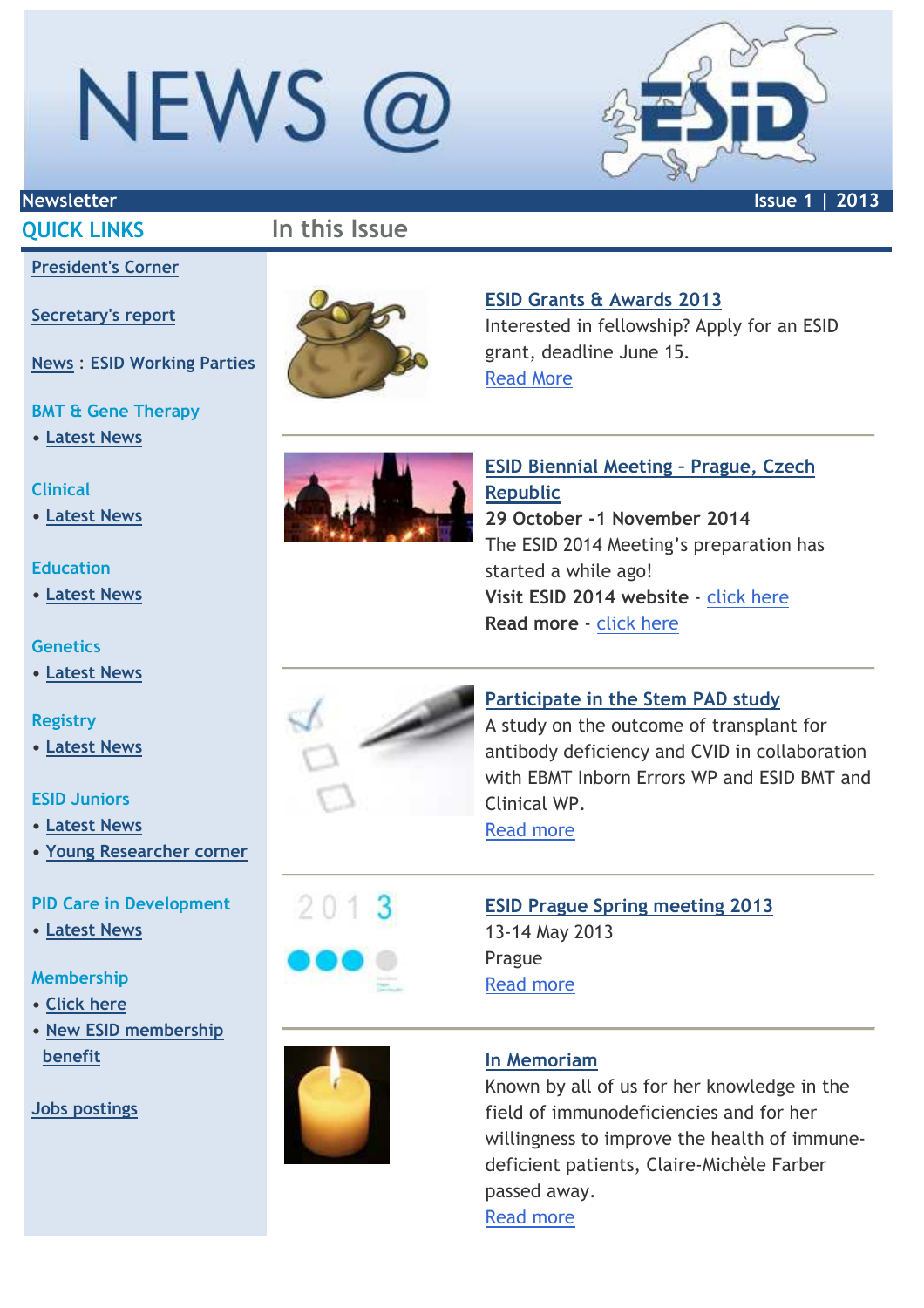## **NEWS**



## **President's Corner**

Dear friends

Well, it is now half a year after the wonderful meeting in Florence (2000 attendees!), and we already started to work on the Prague meeting in 2014. Anna Sadiva, who serves as the president of the meeting, is already working "in full gear" to construct an interesting meeting and exciting social events.

Several new board members joined us and in the last board meeting new ideas regarding ESID have come up. We are going to build a new website, which we hope will be friendlier to the user and ESID registry (the biggest of its kind) will continue to collect more data, which will enable members to learn and report on various PID disorders.

ESID is trying to push forward the implementation of neonatal universal screening for severe combined immunodeficiency (SCID) which was found to be very useful in several states in the US. Another decision taken by the board is that each working party will have 5000EU for studies or any other activities concerning each working party. So, I encourage you to submit proposals directly to the chairperson of the working parts.

I would like to take this opportunity to welcome again the new members of the board with whom I am sure, ESID will continue to lead in the field of Primary Immunodeficiency.

Wishing you all a lovely summer

Amos Etzioni - President

## **Secretary's Corner**

Dear ESID members,

the first ESID board meeting of 2013 has been hold in Amsterdam last January. As discussed during the General Assembly, the Society Website needs to be improved or redesigned. To this end, the ESID board has delegated Marta Rizzi to contact website providers. Unfortunately the original option to update and improve the current website is of difficult feasibility. The provider Piccobello, who designed ten years ago the current ESID website cannot update it for technical reasons. The platform has become obsolete and the cost of this operation would be more expensive than a new one.

Thus, the ESID board has now nominated a committee (Marta Rizzi, Andy Gennery and Esther de Vires) to evaluate new offers. Since we are finalizing the offers, it would be great to receive your criticisms and suggestions. Please contact me or Marta Rizzi (ESID Junior) to send your comments and requests.

**ESID FINANCIAL SUPPORT**: ESID has decided to support the next LASID symposium. B. Gaspar and A. Fischer will represent ESID at this meeting. Moreover, at ASID, four young delegates will receive travel awards supported by our Society.

**ESID WORKING PARTY:** We have approved the decision to provide to each WP an amount of 5000 Euros to be used for activities. An application form for project proposal will be posted soon on our website.

### **ESID GRANTS AND AWARDS**:

Please those who are interested in fellowships, visit our website. The deadline is June 15, 2013. Here are the open fellowships: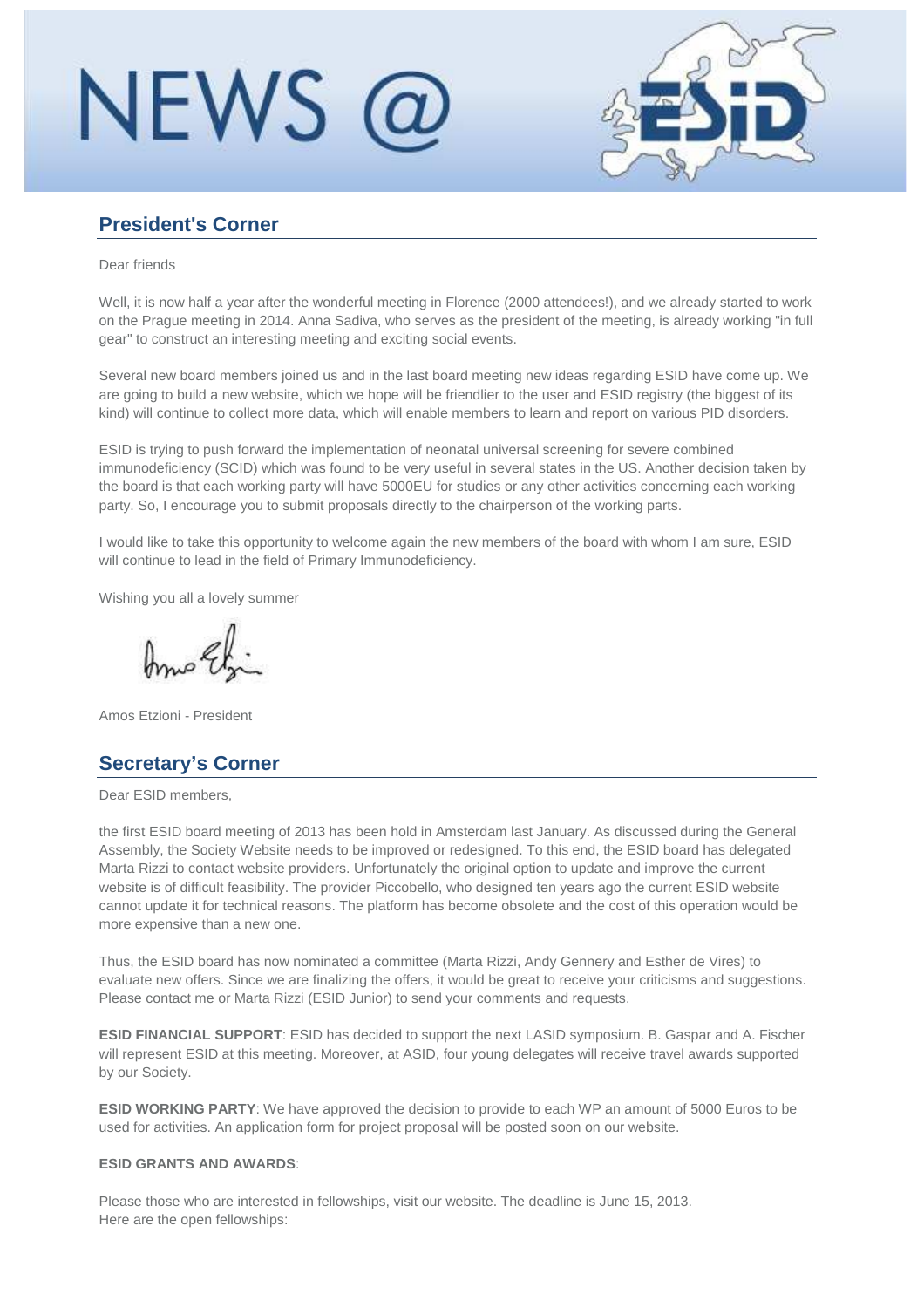

Short-term fellowship - EUR 1'000

DESCRIPTION: 4 scholarships of 1,000 Euros are available for current ESID Junior members (you must be under 35 but age will not be an absolute limit), who are physicians or scientists in training, interested in learning diagnostic/therapeutic procedures or lab techniques in the field of Primary Immunodeficiencies.

Medium-term fellowship - EUR 3'000

DESCRIPTION: One fellowship will be awarded to a current ESID junior member (you must be under 35 but age will not be an absolute limit), who is a physician or a scientist under specialist training, interested in pursuing a research project in the field of primary immunodeficiencies.

Long-term fellowship - EUR 10'000

#### DESCRIPTION:

One fellowship will be awarded to a ESID junior member (you must be under 35 but age will not be an absolute limit), who is a physician or a scientist under specialist training, interested in pursuing a research project in the field of primary immunodeficiencies.

Finally, we are working to improve the bidding guidelines process. A letter of intent describing the city and venue should be sent to the ESID secretary by April 30, 2014. Kenes will assist us to revise the bids and evaluate the Site Selection Reports.

Please let me know if you have any comments or suggestions.

Anna villa.anna@hsr.it Tel +390226435273

### **News: ESID Working Parties**

#### **BMT & Gene Therapy**

Dear Friends and Colleagues,

We write to formally request your active participation and collaboration on the project titled: "A natural history study of long term clinical outcomes of patients with X-linked hyper-IgM syndrome (XHIGM)".

Funding for this project is provided by a grant through the Jeffery Modell Foundation. The study is approved by the Institutional Review Board (IRB) at the University of Texas Southwestern Medical Center in Dallas, Texas, USA where the data analysis will take place. We hope the results of this analysis provide a foundation that will allows future prospective treatment studies for patients with XHIGM.

The study uses a Redcap survey format that should be easy to complete (please see link below)

### **https://ais.swmed.edu/redcap/surveys/?s=MkRuhT**

As many of you know, the molecular diagnosis of XHIGM is becoming readily available for clinicians. An important clinical question yet to be answered is what form of therapy provides the best long term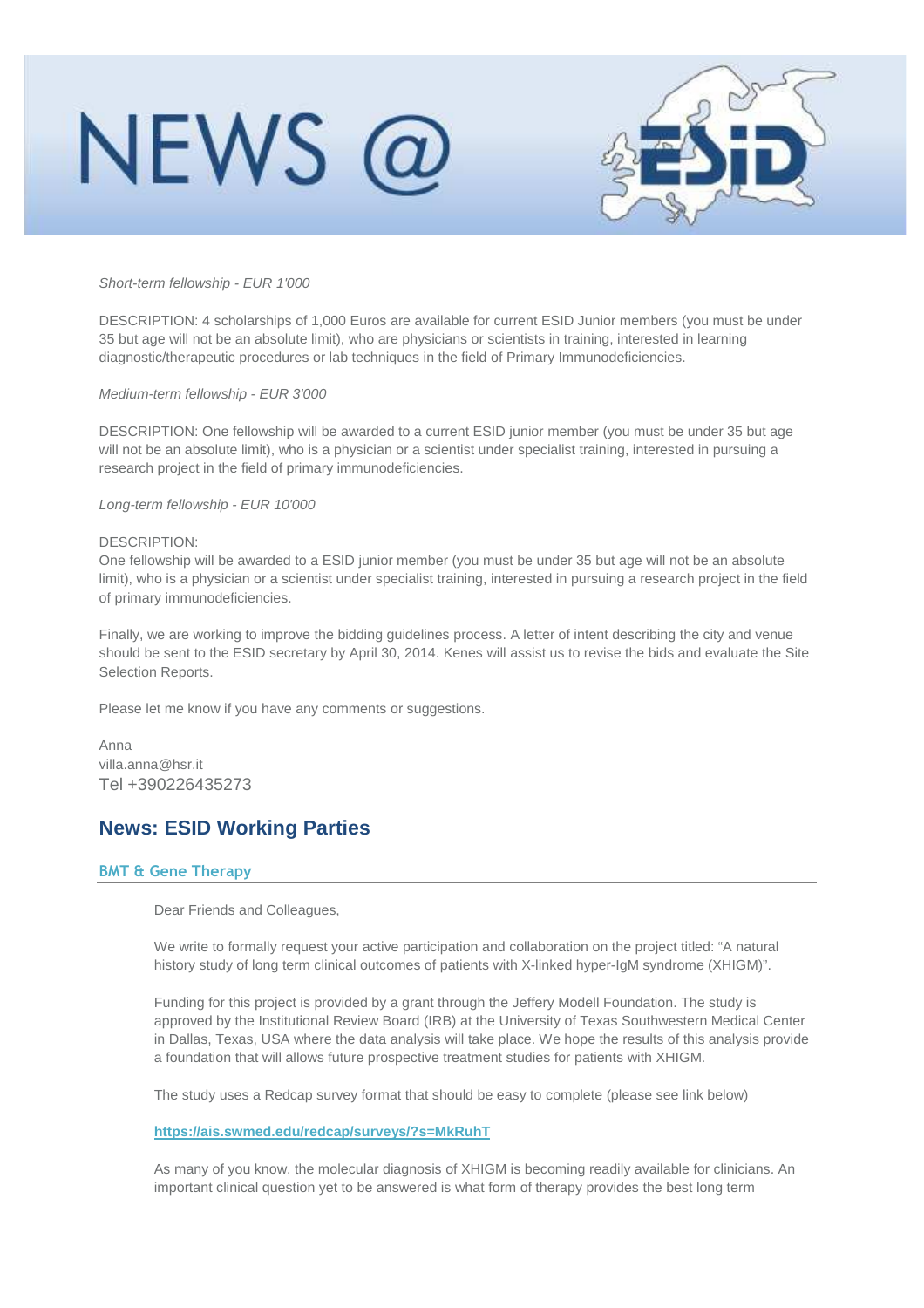

outcomes for such patients: Transplant vs. no transplant with medical management.

This is an open invitation and request to participate; all participants will be invited as authors on the final manuscript.

We look forward to working with you in this effort to better the lives of our patients.

Warm regards,

Andrew Cant, Andrew Gennery, & Maite de la Morena, MD Associate Professor of Pediatrics and Internal Medicine Division of Allergy and Immunology University of Texas Southwestern Medical Center in Dallas 5323 Harry Hines Blvd Dallas, Texas 75390-9063 Phone 214 456-5161 Fax: 214 456-8317 Email: maite.delamorena@utsouthwestern.edu

### **Clinical**

Dear friends and colleagues,

The Clinical Working party will participate in the efforts of the ESID registry to elaborate diagnosis working definitions for PID patients for whom a confirmed genetic diagnosis is not yet available.

Fortunately, diagnostic and therapeutic care for patients has considerably improved over the years; this means that more and more paediatric patients with PID are surviving into adulthood. For these PID patients who have been diagnosed in infancy and who have not been transplanted, many questions remain and a common effort of paediatric and adult immunologists is needed to guarantee a smooth and efficient transition. These patients also often present disease specific problems or autoimmune/dysimmune related complications, for which treatment options are not well established. A multi-centre survey may be very helpful to address important issues that cannot be resolved on the local level… Close interaction with the ESID registry will be essential.

In order to better coordinate and focus research within the Clinical Working party, a steering committee is indispensable and needs to be established. Some of you have already shown their interest in participating, others might be interested and are more than welcome to join our efforts… So do not hesitate to contact me by mail, if you wish to contribute (despina.moshous@inserm.fr).

Best wishes

Despina Moshous

#### **Education**

Dear all,

We have received 40 applications for the ESID Summer School in Hersonissos, Crete, and are in the process of selecting the participants. They come form 29 countries in 6 continents! We look forward to this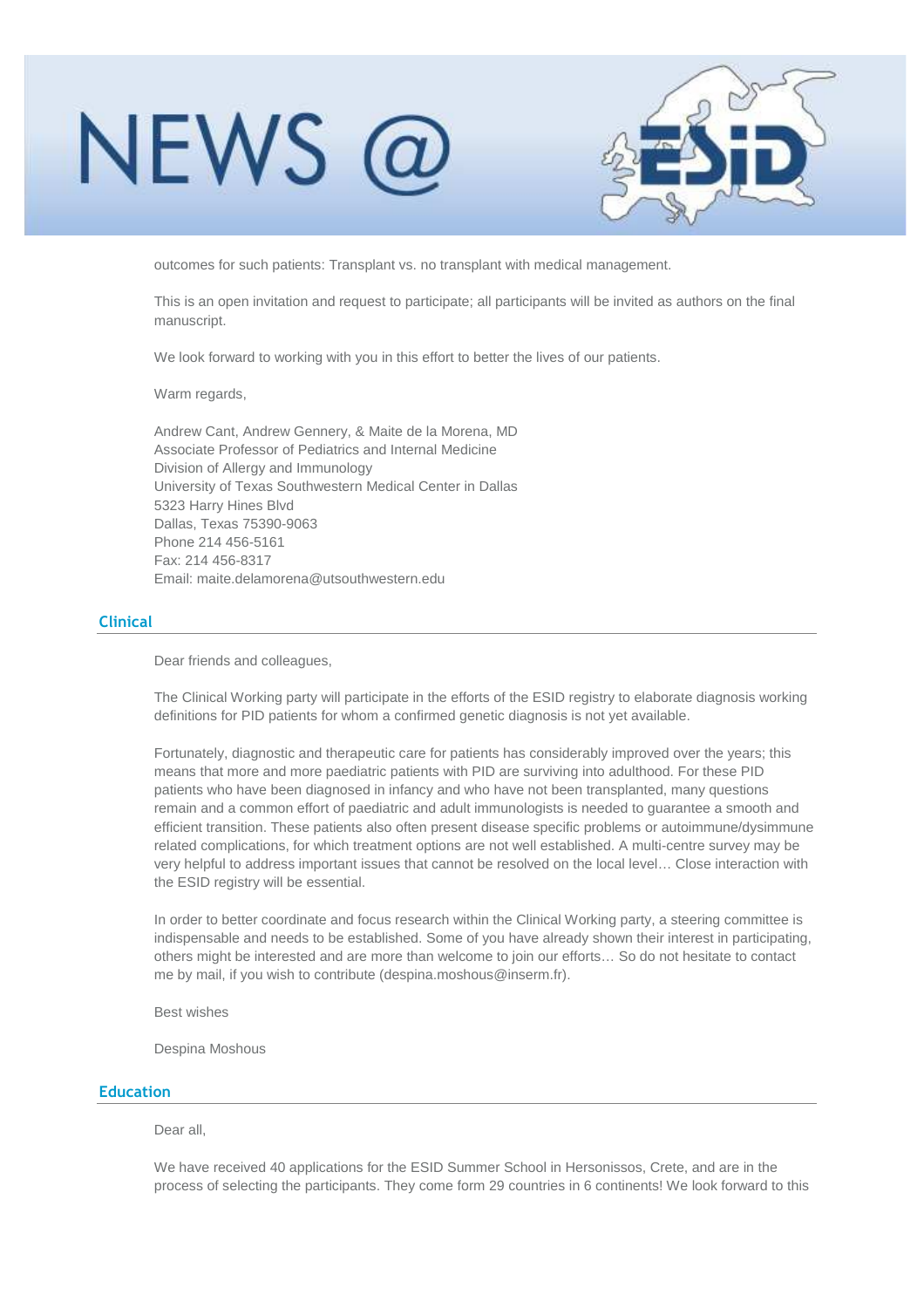## NEWS 1



meeting in Greece from September 25 tot 29!

Best regards, Esther de Vries Chair Educational Working Party

#### **Genetics**

#### **ESID Genetic Working Party Announcement**

The ESID Genetic Working Party (WP) wants to help with connecting and supporting the collaborative clinical, genetic laboratories and research units associated with the ESID organization. The exchange of genetic diagnostic tools will improve the diagnosis and the genetic counseling of patients with primary immunodeficiencies (PIDs), which are important for the patients' supporting care.

In the technological advances' context in genomics, we organized the first workshop about next-generation sequencing (NGS) in PIDs. This meeting took place at the Amsterdam airport, on March 15th 2013 "PID next-generation sequencing consortium-ESID March 15th 2013 Schiphol." Fifteen participants attended; they came from Austria, Belgium, France, Germany, Italy, the Netherlands, Norway and UK.

This workshop's goals were:

- Efficiently implement and exchange experiences of genetic laboratories
- Exchange mutation data, genotypes and phenotypes (for the interpretation of 'new' variants)
- Develop European wide consensus guidelines for PID NGS data handling
- Develop European wide consensus guidelines for PID NGS patient information/informed consent forms

In the next issue of the ESID Newsletters, the conclusions of this first workshop will be reported.

Our best, Capucine PICARD for the Genetics WP of ESID

### **Registry**

#### **Redesign of database**

The ESID Registry steering committee members met on December 5, 2012 in order to take the development of the new datasets forward. Taco Kuijpers and Isabella Quinti as experts on specific disease categories also participated in this meeting, as well as Prof. Vach, a biostatistician from University Freiburg with a special interest in registries who has been an advisor to the project since 2011.

Several important decisions were made in this meeting and were put into action thereafter. The level 1 dataset which represents the core of the new system and covers items to be used in epidemiologic analyses has been finalised. Besides data on the PID diagnosis, it will cover HSCT, gene therapy and immunoglobulin replacement. One key difference to the old system will be the mandatory yearly follow-up registration. The database team in Freiburg is now working on the implementation of a new web-based system which is projected to go online this summer. It will consist of forms covering the level 1 dataset. The so-called level 2 datasets which provide more detailed data on clinical manifestations, laboratory values and therapy will be designed for each of the 8 IUIS categories and implemented at the next stage. The steering committee has realized that these datasets require more work and discussions than initially anticipated.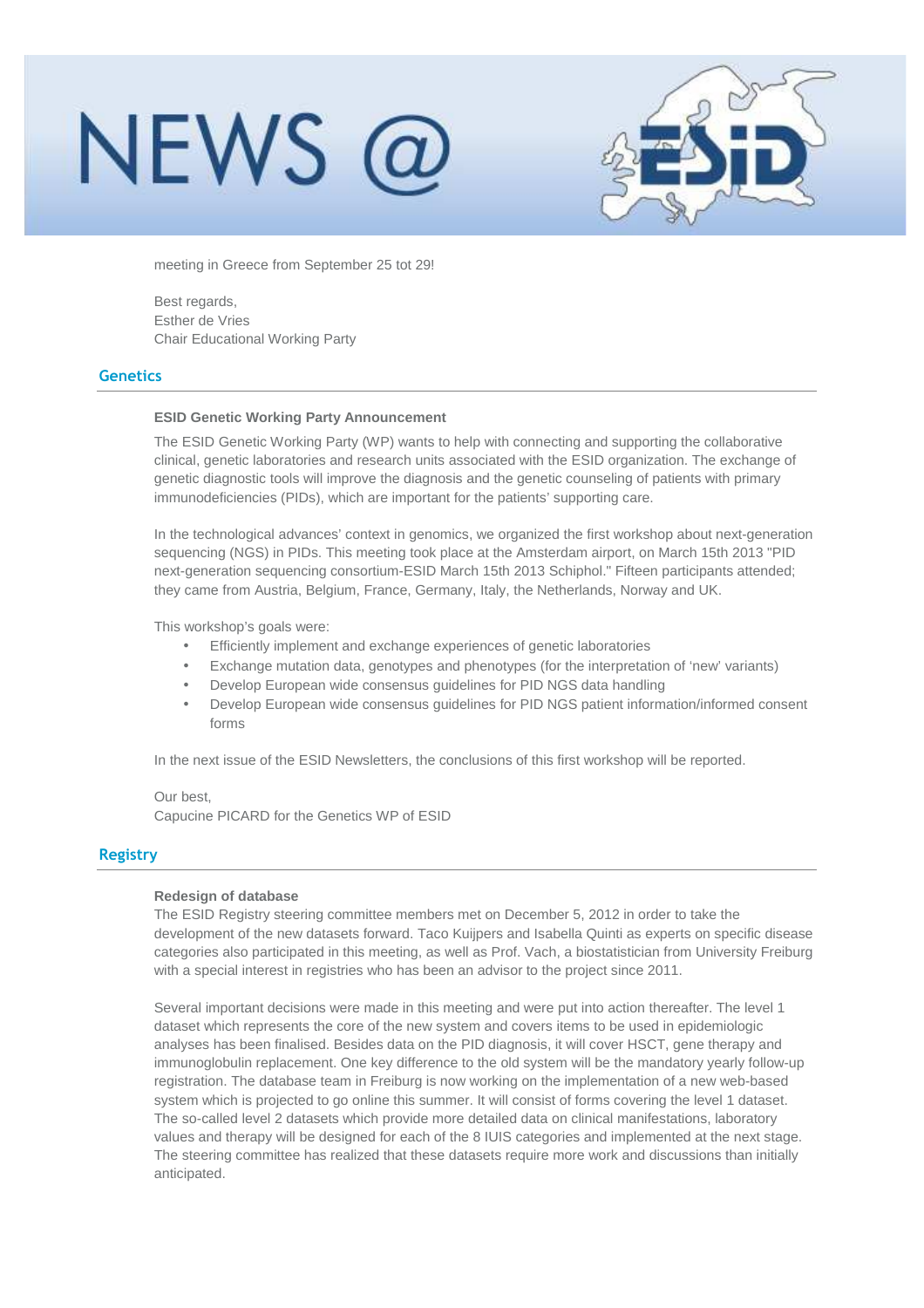

The transfer of existing data from the current registry represents a key issue. The level 1 datasets mostly consists of data items available in the current system, which makes data transfer possible. A process for monitoring data quality before transfer to the new system will be implemented and funds will be made available to the national registries to implement this quality control in the best possible way (see below). Another key issue is the stringent definition of diagnostic criteria in those cases where a genetic diagnosis has not been established (e.g. CVID). Here, we will have to use "working definitions" because the efforts to standardize definitions are not likely to be completed in the near future. Once level 2 is in place, there will be a second transfer of data (including lab values).

Although not all data will be transferred to the new system, we would like to emphasize that all data that has been entered so far will remain available to the documenting centres and can be accessed by them anytime.

### **Models for data entry**

The steering committee also discussed the differing circumstances at the documenting centres. Some centres have their own funding and trained study nurses or data entry personnel, while others rely on a single physician's commitment to the project. The data entry modalities have an important impact on data quality. We have therefore decided to explore the different models for data entry in more detail (a survey has been initiated) and develop SOPs on the basis of this service that account for both data quality and practicability.

### **True costs**

Another purpose of this survey is to estimate the true costs of the registry. We believe that it is important to document (to the ESID Society, also to our sponsors PPTA) the resources which documenting centres and national registries commit to the project and where these resources come from.

#### **Support for national registries**

The steering committee has decided that a total of EUR 20,000 from the annual Registry budget will be used for initiatives by national registries, such as scholarships for PhD students. For the current year, priority will be given to those projects that implement a data quality management plan before transfer of the data to the new system. A call for projects will be discussed at the next steering committee meeting and issued thereafter.

#### **Information on the Registry Steering Committee**

For more information on the tasks and the current members of the Registry steering committee, please visit the registry section on the ESID website, or **Click here**

The page also provides information on upcoming steering committee meetings. The next meeting will take place in Paris on April 26, 2013.

All ESID Members are invited to contribute issues to the agenda.

### **Cancer in PID**

In late 2012, the USIDnet consortium suggested a common analysis of data from the ESID and USIDnet registries with respect to the incidence of cancer in PID. The steering committee has reviewed this suggestion and supports it. However, due to large differences in reported cancer incidence in the initial screening of the data of the two registries, a common European/US analysis does not appear useful at this time because of different settings that influence data quality and reliability of results. However, the efforts shall be closely communicated and coordinated between the two initiatives.

Currently, the ESID registry contains retrospective data on more than 560 PID patients with cancer. We sent out an invitation for this study to all documenting centres in November 2012, and very many centres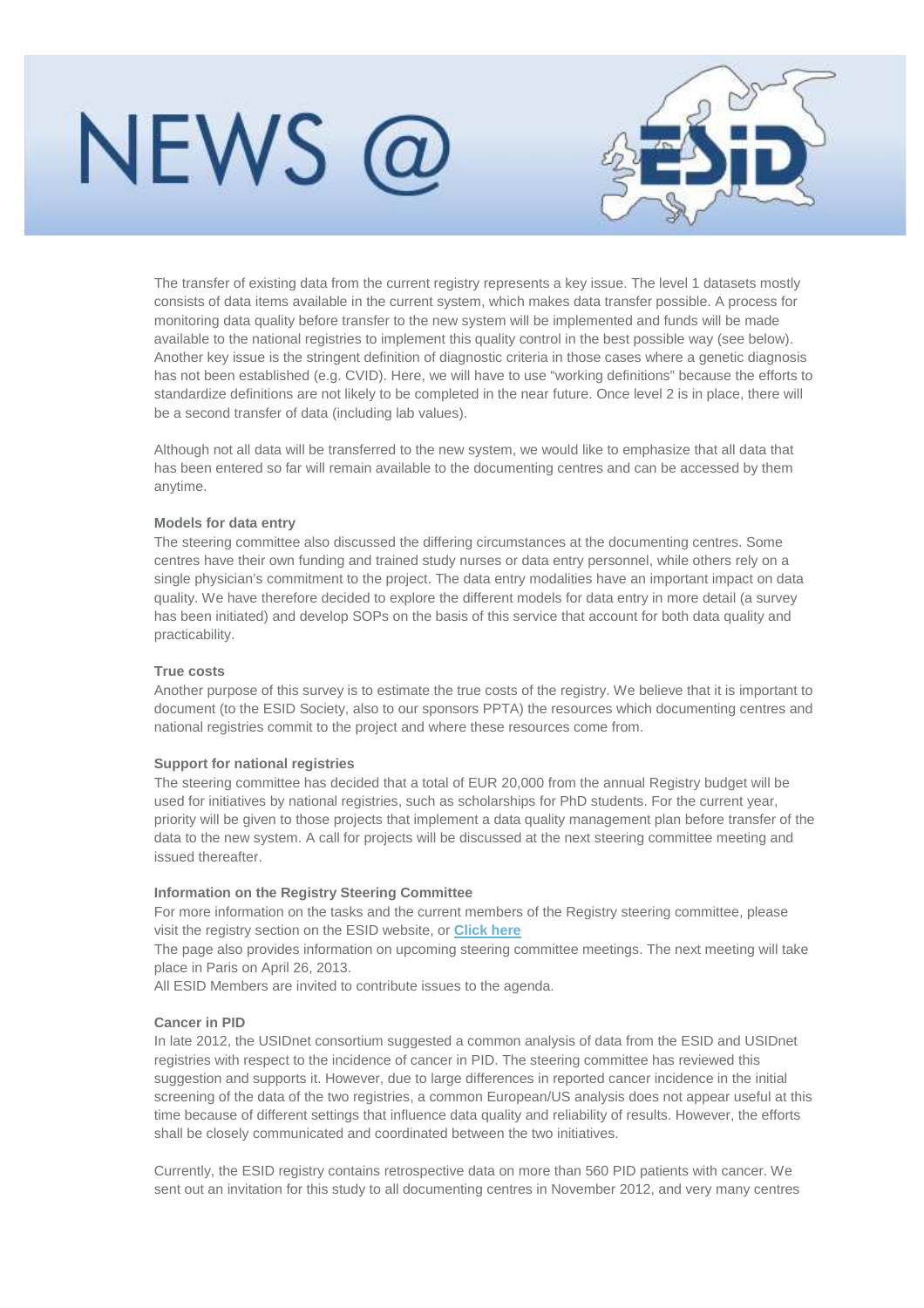

have sent positive replies since. Ewa Bernatowska, Nizar Mahlaoui and Isabella Quinti have been appointed principal investigators for this study and are now working together on the details for the analysis. We will inform all interested centres on the progress of this project soon.

Benjamin Gathmann, ESID Registry Coordinator Stephan Ehl, Chairman of the ESID Registry Working Party

### **ESID Juniors**

### Dear ESID Juniors,

Spring is coming with her colors enthusiasm and energy, with lots of opportunity for us to deepen our knowledge in immunodeficiency, networking and exchange. During the past months I have been working at a proposal to improve and/or change our current ESID website. I want to thank all ESID Juniors that gave suggestions and opinions on this matter. Thanks to your active involvement through the discussion in the ESID Junior Facebook group **(https://www.facebook.com/groups/esid.juniors/)** we had a voice for the re-styling of our society website. This is an essential instrument for the life of our society, as it conveys information on meetings, congresses, call for action on possible common projects among members, and more. We want to have a easier to navigate website, where we can quickly find what we are looking for, that will increase the involvement of our ESID members in the society. We are looking now at the proposals from different providers and we'll proceed to the next step in the next weeks.

As we discussed during the ESID Junior workshop at the ESID biannual meeting in Florence I wanted to connect 'younger' and 'older' Juniors with a new iniative called 'Peer Mentoring'. The idea is to give the opportunity to Juniors approaching the field of immunodeficiency to get advice on practical matters from 'more' advanced Juniors. This has already informally started in our networking events at the biannual congress, and through our Facebook group. To better organize it, I would like to ask your help and opinion. I will open a question in our Facebook group, so we can find together the best way to do it. Looking forward a very exciting time is awaiting us. At the end of the summer, from the 25th to the 29th of September there will be the ESID Summer School in Hernissoss, Crete. Looking forward to meet the excellent Juniors that will be selected to participate. In these 5 days 30 Juniors will be exposed to the latest knowledge in primary immune deficiency, with the great opportunity to be in close contact, get advice and network with some of the best scientist in the field. We'll share our experience in the ESID Juniors Facebook group!

In spring there is more than one event coming up, you can see them listed in the top news of our ESID website. I would like to mention the coming Prague Spring meeting (13-14 of May, application still open) organized by Anna Sediva. This meeting has become a fix appointment for Juniors of Eastern and Western Europe to meet and exchange projects, data, ideas and clinical experience, under the mentoring of excellent invited faculty. I would like to thank Anna for her invaluable effort in supporting the Juniors. Anna you are great! The second event I would like to mention the '2nd workshop on Diagnostics of Immunodeficiencies' organized by Klaus Warnatz in Freiburg. It is addressed to the ones of us working in diagnostic labs to share experiences, learn guidelines procedures and pitfalls. Take a look to the call the application is still open! I want to thank all the ESID members organizing meetings, workshops and events, proving opportunity to improve our knowledge on immunodeficiency, exchange ideas, and networking. We really appreciate your effort!

Finally don't miss the opportunity offered by the ESID short (up to 1 month), medium (3 to 6 months) and long (up to 1 year) fellowship. The application is open and the dead line is the 15th of June. Look in our map of Center for fellowship, talk to you peers, ask your advisor and gather ideas to go and make a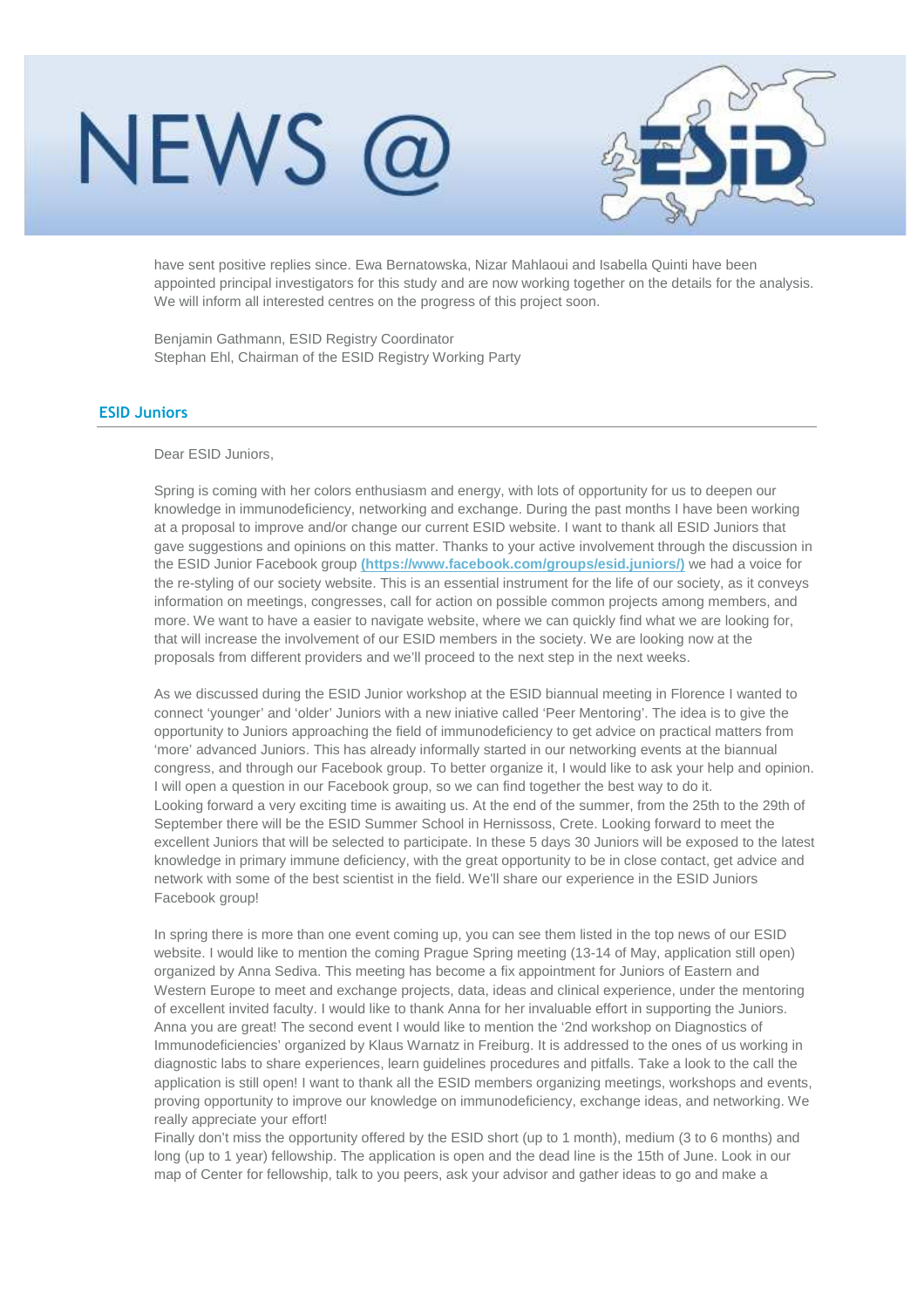

working experience in another center. It is the best you can do to your career!

I conclude thanking the effort of all active Juniors helping and participating to many of our activities and in particular the team responsible of the Young researcher corner Sara Ciullini, Imma Brigida recently joined by Stefania Giannelli. Thanks a lot! All of you make the ESID Juniors lively, useful, and a great fun!

Have a fresh, warm and sunny spring, get involved and share your experience!

Marta

### **Young Researcher's Corner**

**EPSTEIN BARR VIRUS – the ability to persist in the human immune-system and to immortalize B cells in culture** 

Stefania Giannelli (HSR-TIGET Milano, Italy)

The Epstein-Barr –Virus (EBV), also called human herpesvirus-4 (HHV-4), is a double strand DNA virus belonging to the herpes family, and is one of the most common viruses in humans.

EBV takes his name from the Professor Michael Anthony Epstein and Yvonne Barr, who discovered and documented the virus. Virus particles were identified in cultured infected cells, and the results were published in the Lancet journal in 1964 by Epstein MA, Anchor B and Barr Y. In the following years serological markers were identified in cell lines and in 1968 mimicking some forms of EBV–related infections, was discovered that EBV can directly immortalize B cells after infection. The human EBV preferentially infects B cells, but occasionally infects other cell types, especially epithelial cells. EBV is usually rapidly cleared by healthy human immune system.

Human herpes viruses have a unique capacity to establish a life-long latent infection in the host, whereby the virus can persist within specific host cells, and protects itself from immune recognition by limiting viral gene expression. The establishment of EBV latency is the final phase of the four different EBV infection stages: the growth phase in which the virus activates resting B cells to became proliferating lymphoblasts, the default phases in which EBV provides survival signals to infected lymphoblasts to induce their differentiation into memory B cells and the maintenance of persistently infected memory cells and finally the latency phase that allows persistence of the virus in resting recirculating memory cells in a way that is non-pathogenic and not detectable by the immune system.

The human immune response is generally very successful at controlling infections and minimizing symptoms during primary and persistent infections; however, herpes viruses are responsible for several diseases including conditions associated with primary infections. These clinical problems are more common and severe in immune-compromised individuals such as transplant patients on immunosuppressive medication and human immunodeficiency virus (HIV)-infected individuals, because of an impaired adaptive immune system. In particular, the most benign transient infection that affects adolescent or adult is the infectious mononucleosis, in which 50% of T cells and 25% of the memory B cells are specific for the virus during peaks of infection. From this infection EBV will latently persist in the individual's B cells life-long and can wake up in the moments of immune weakness.

However, there is a dark side for this seemingly inoffensive virus. A simple mutation in small and signaling molecule, the SLAM-associated protein (SH2D1A/SAP) diverts EBV infection from a benign persistence to an acutely aggressive disease, X-linked lymphoproliferative disease (XLP), which rapidly kills the infected individual. The EBV latency phase in combination to environmental and genetic cofactors could links EBV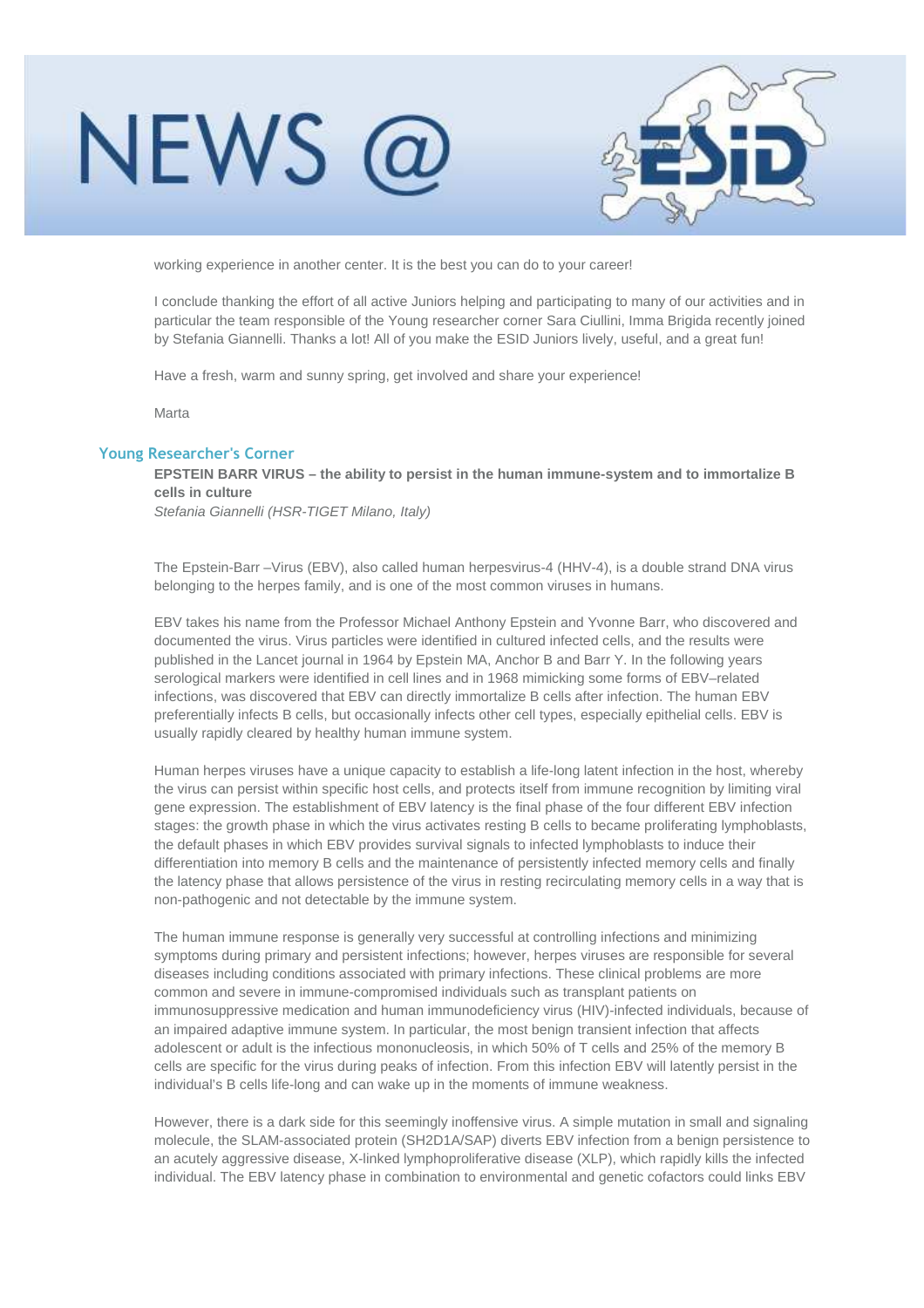## **NEWS**



with neoplastic malignancy.

EBV is present in malignant pathologies such as the Burkitt's lymphoma (the tumor in which the virus was discovered, but without a clear role in the pathogenesis of the tumor), the nasopharyngeal carcinoma, the Hodgkin's disease and the immunoblastic lymphoma. It is also present in heterogeneous group of B-cell tumors that arise in immunocompromised individuals unable to mount an effective cytotoxic T lymphocyte response to these infected cells.

After primary infection, EBV can be detected in the peripheral blood of healthy seropositive individuals. Spontaneous outgrowth of virus carrying B cells from peripheral blood gives rise to B lymphoblastoid cell line in culture and PCR analysis of peripheral blood cell DNA can detect viral genomes.

Also in our lab we can generate immortalized B cell lines. The technical procedure used to establish EBV transformed B cell lines have not substantially changed over the last 25 years. Free EBV particles are produced by maintaining an EBV infected marmoset cell line (e.g. B95.8), which is overgrown and subsequently lysed. Human lymphocyte cultures are inoculated with free virus that enters into Blymphocytes via their CD2I (CR2) cell surface molecules. As the virus becomes integrated into the B cell, cytotoxic T lymphocytes can be generated, which subsequently kill the infected B cells, leading to transformation failure. A range of techniques has been developed to avoid this. These include removal of T lymphocytes following resetting with sheep red blood cells or immune suppression of T cells using cyclosporin A. An alternative strategy is the incubation of lymphocyte cultures with T cell mitogens such as phytohaemagglutinin (PHA), which induces T cells to rapidly transform into blast cells and die before cytotoxic T cells can be generated.

Current techniques are based on variations of these procedures and use isolated B lymphocytes from blood samples. These are either transformed as fresh cells or following cryo-preservation and storage in liquid nitrogen. Fifteen days after infections in transformed B cell lines viral genomes are detected by PCR or in alternative by FACS is possible to check for CD20, 30, 38 and 27 B cell marker.

We can take advantage from EBV transformed B cell lines considering that the somatic mutation rate of DNA is low (0.3%) so EBV cell lines is largely representative of a wide range of metabolic pathways specific for the individual/patient from whom the cell line was generated. The generation of EBV cell lines is thus especially suitable to study pathologies in which B cells pathways are impaired or to expand the poor B cells pool from immunodeficiency's patients or from tissues not easily available like cerebrospinal fluid of multiple sclerosis or the synovial fluid of rheumatoid arthritis patients. B cell immortalization can be also a valuable tool for the production and characterization of auto-reactive antibodies from patients with autoimmune disease. Furthermore, EBV cell lines could be used for the isolation of therapeutic antibodies for passive vaccination, but also to analyze the antibody repertoire in immune or vaccinated individuals to identify neutralizing, enhancing, or irrelevant epitopes, thus guiding the formulation of candidate vaccines. This "analytic vaccinology" will be particularly useful in the case of highly variable viruses, such as hepatitis C virus or HIV, or highly complex pathogens.

#### References cited:

David A. Rhirley-Lawson "Epstein-Barr virus: exploiting the immune system" Nature Reviews, 2001. MM Amoli, D Carthy, H Platt and WER Ollier "EBV Immortalization of human B lymphocytes separated from small volumes of cryo-preserved whole blood" Int. Journal of Epidemiology, 2008.

- C. Smith and R Khanna " Immune regulation of human Herpes-viruses and its implications for human transplantation" The America Society of traplantation, 2013.
- D Siemer, J Kurt, R Küppers et al. "EBV transformation everrides gene expression patterns of B cell differentiation stages" Molecular Immunology, 2008.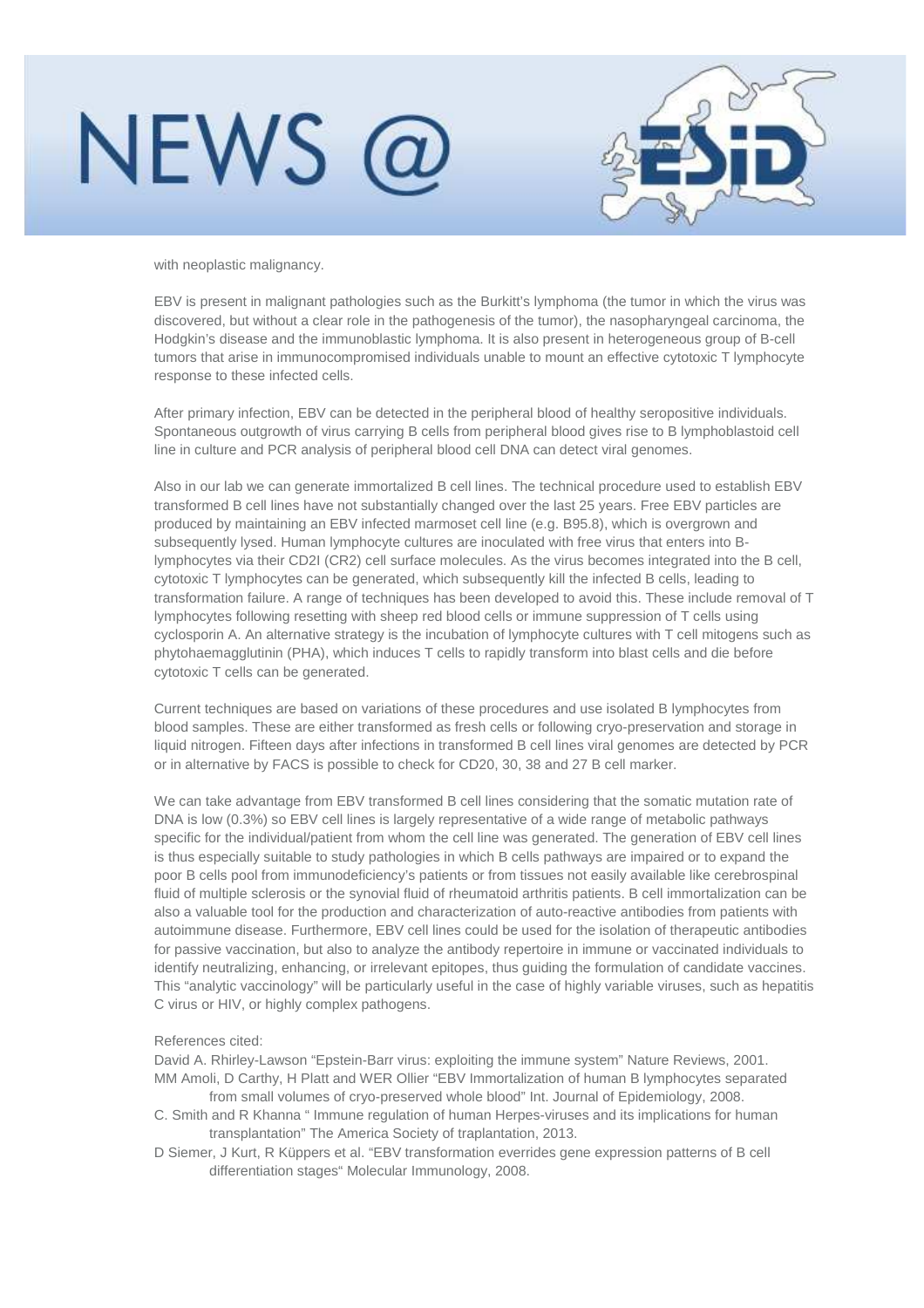## NEWS I



Fraussen J., K. Vrolix, V.Somers et al. " A novel method for making human monoclonal antibodies" J. of autoimmunity, 2010.

Lanzavecchia A. et al., "Understanding and making use of human memory cells" Immunological Review, 2006.

### **PID Care in Development**



As each year we use an occasion of Rare Disease Day as a momentum to foster our activities of ESID PID Care in Development WP. Rare disease day is an international activity to raise awareness for the need for rare disease research and improved access to treatment for affected individuals and their families. We share the same goals in ESID PIDCD WP. J project is a major tool for raising awareness on PIDs. In February, under the leadership of Laszlo Marodi, a plan for ongoing activities for J project meetings in Central and Eastern Europe was finalized. The J project is amazingly active and is currently in a stage of transition to more official association of working groups from individual countries. Its steering committee has a scheduled meeting in Budapest in May 2013. Thirty six members from 22 countries from Eastern Europe and beyond are going to participate. J project´s main activity, to increase awareness and to help with a diagnosis and treatment of primary immunodeficiency diseases in less developed countries, is ongoing. Further effort is, however, directed beyond awareness campaign and is expressed in a targeted effort to improve a scientific contribution to the field from Eastern part of Europe. To achieve this J project members work on common publications, with first attempts in progress and hope for more in coming years.

The second important activity of PIDCD WP, "Europe Immunoglobulin Map", is available in its 2012 edition. Current version is still lacking large Eastern Europe countries (Belarus, Ukraine, to be completed during J project steering committee meeting in May), however, it nicely shows West to East trend in slow, but ongoing improvement with an access to this basic treatment of PIDs. Trend to switch to subcutaneous treatment is obvious, too, in all parts of a continent.

We hope to do more in upcoming months, together with other ESID WPs. We'll particularly concentrate of upcoming ESID 2014. Its location in Prague is very important for Eastern Europe and we hope to show not only improved awareness, but also a scientific progress in these countries.

For ESID PIDCD WP, Anna Sediva

### **ESID Grants & Awards 2013**

Find all the information you need about the 2013 ESID Awards & Grants exclusively for ESID members!

**Short-term fellowship - EUR 1'000** 

#### **DESCRIPTION:**

4 scholarships of 1,000 Euros are available for current ESID Junior members (you must be under 35 but age will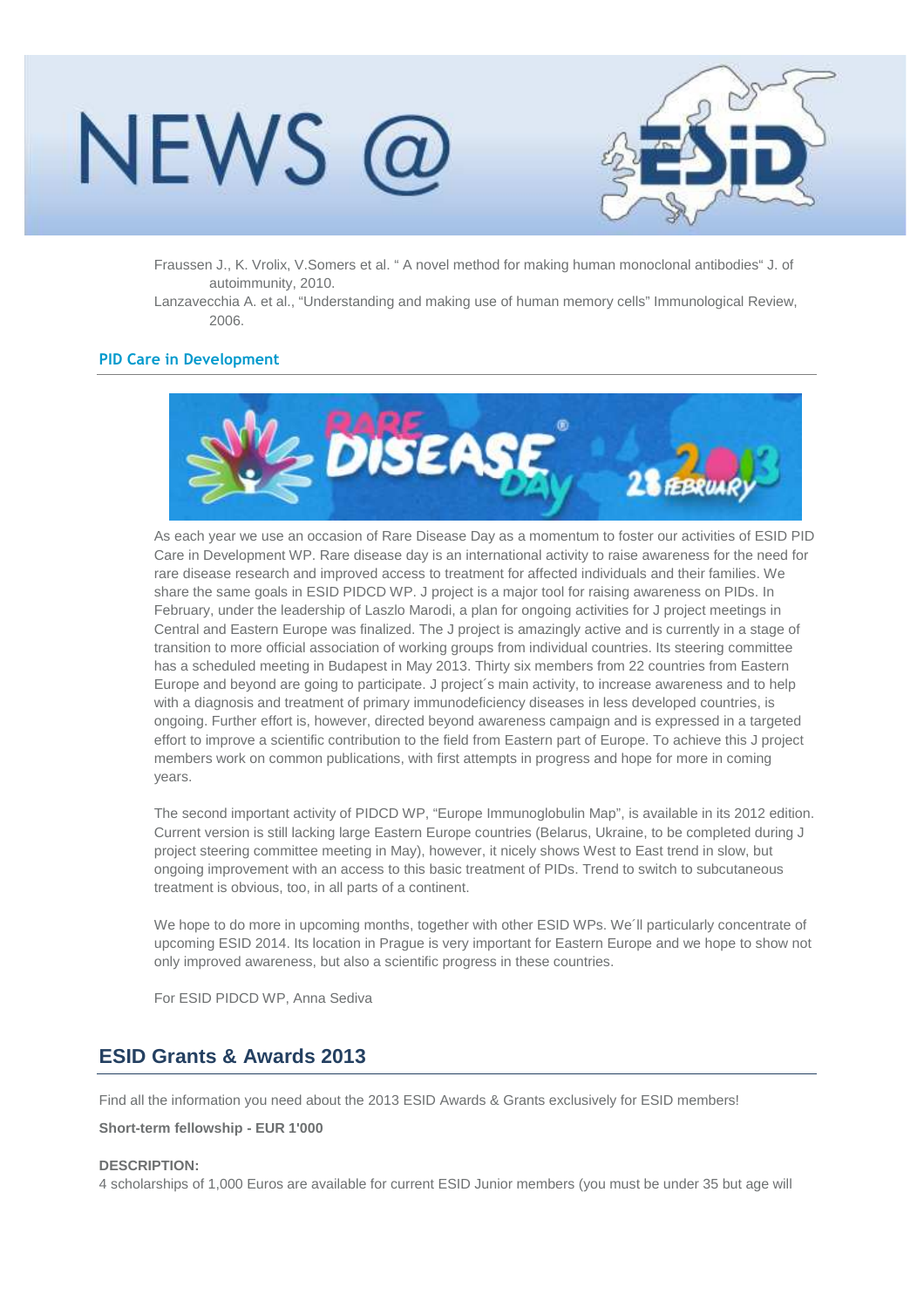## NEWS @



not be an absolute limit), who are physicians or scientists in training, interested in learning diagnostic/therapeutic procedures or lab techniques in the field of Primary Immunodeficiencies.

### **DURATION:**

Each short-term programme should last up to 1 month.

### **APPLICATIONS:**

The application should include:

- (a) Personal letter with a statement of career goals and plans on how to achieve those
- (b) A short project plan
- (c) CV with list of publications
- (d) A letter of invitation from the accepting institution
- (e) And a letter of support from the applicants head of department or supervisor

### **DEADLINES:**

1st deadline: 15 June 2013 (2 grants will be awarded)

Please send your questions or application to ESID Administrative Office by email at esid.admin@kenes.com

### **Medium-term fellowship - EUR 3'000**

### **DESCRIPTION:**

One fellowship will be awarded to a current ESID junior member (you must be under 35 but age will not be an absolute limit), who is a physician or a scientist under specialist training, interested in pursuing a research project in the field of primary immunodeficiencies.

### **FUNDING:**

ESID is awarding Eur 3'000.00, to be used for laboratory or clinical research work. 50% of the amount will be received in the beginning of the fellowship and the remainder towards the end. Awardees are expected to submit a complete report to ESID within a maximum of 3 months after the end of the programme.

### **DURATION:**

Each fellowship should last at least 3 months up to 6 months.

#### **APPLICATIONS:**

Each application should include:

- (f) Personal letter with a statement of career goals and plans on how to achieve those
- (g) A project plan
- (h) Curriculum vitae
- (i) List of publications
- (j) A letter of invitation from the accepting institution
- (k) And a letter of support from the applicants head of department or tutor

### **DEADLINES:**

Deadline for applications is June 15, 2013

Please send your questions or applications to ESID Administrative Office by email at esid.admin@kenes.com

**Long-term fellowship - EUR 10'000**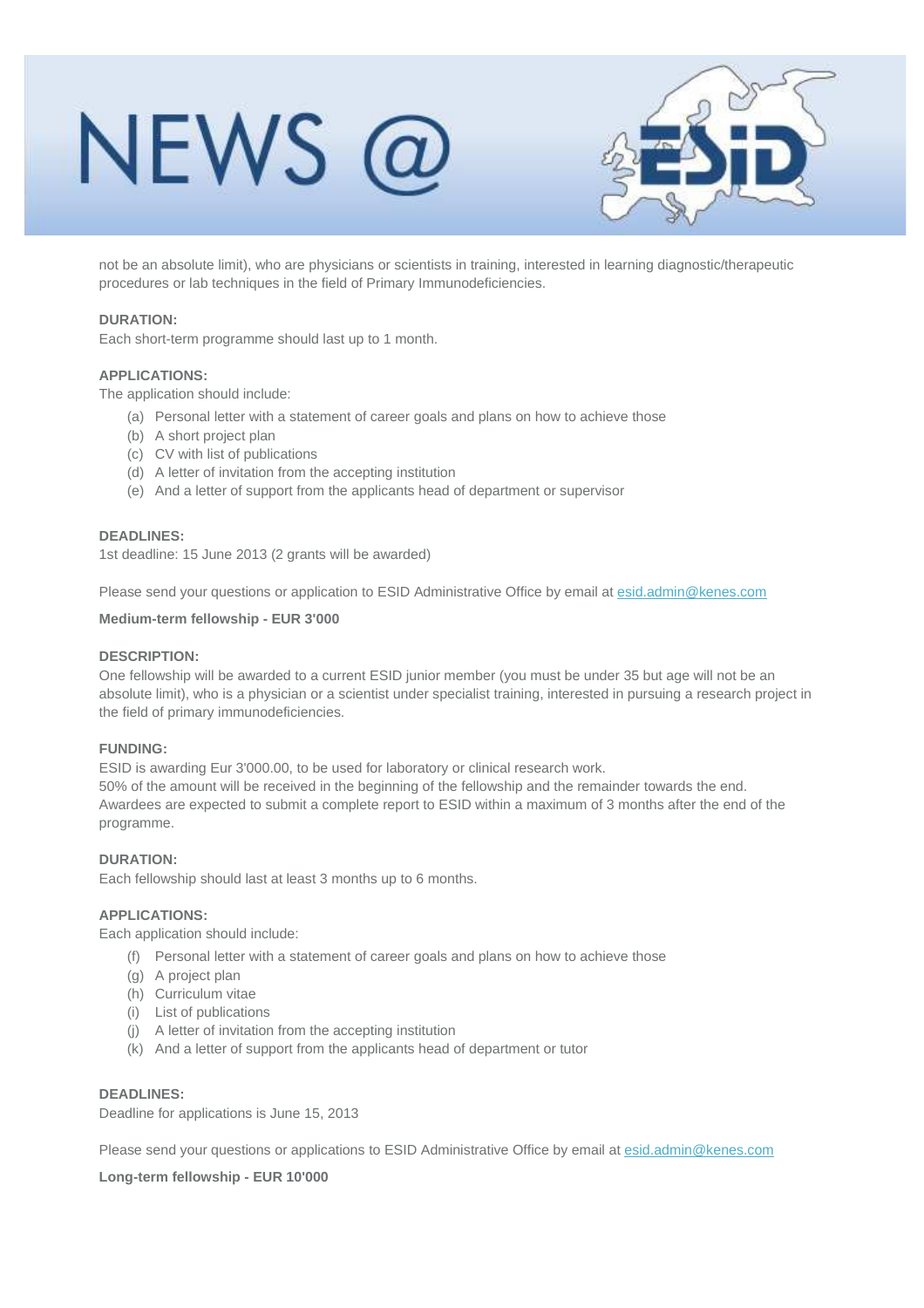

### **DESCRIPTION:**

One fellowship will be awarded to a ESID junior member (you must be under 35 but age will not be an absolute limit), who is a physician or a scientist under specialist training, interested in pursuing a research project in the field of primary immunodeficiencies.

### **FUNDING:**

ESID is awarding Eur 10.000, to be used for laboratory or clinical research work.

50% of the amount will be received in the beginning of the fellowship and the remainder towards the end. Awardees are expected to submit a complete report to ESID within a maximum of 3 months after the end of the programme.

### **DURATION:**

Each fellowship should last at least 6 months up to 1 year.

### **APPLICATIONS:**

Each application should include:

- (a) Personal letter with a statement of career goals and plans on how to achieve those
- (b) A project plan
- (c) Curriculum vitae
- (d) List of publications
- (e) A letter of invitation from the accepting institution
- (f) And a letter of support from the applicants head of department or tutor

### **DEADLINE:**

Deadline for applications is June 15, 2013

Please send your questions or applications to ESID Administrative Office by email at esid.admin@kenes.com

## **ESID 2014 Biennial**

The preparation for ESID 2014 actually started even before our last meeting in Florence. The work is now ongoing. You can already check our website, kenes.com/esid2014, and sign for regular updates.

The venue and dates are already fixed. Prague has become a very popular site for organization of international events. Available dates, 29.10.-1.11.2014, are therefore later in October than our previous meetings took place. Prague is, however, still very pleasant in this period of a year and we hope that you all are going to enjoy your stay.

A work on the most important part, the scientific program, was also initiated. Due to a fast progress in the field we expect a very exciting scientific program throughout the meeting. We welcome any suggestion and comments. Please, let us know what would you like to hear and to do in Prague, it is time to shape our meeting according to our needs and wishes.

Please, save the date, and plan your participation in Prague in 2014.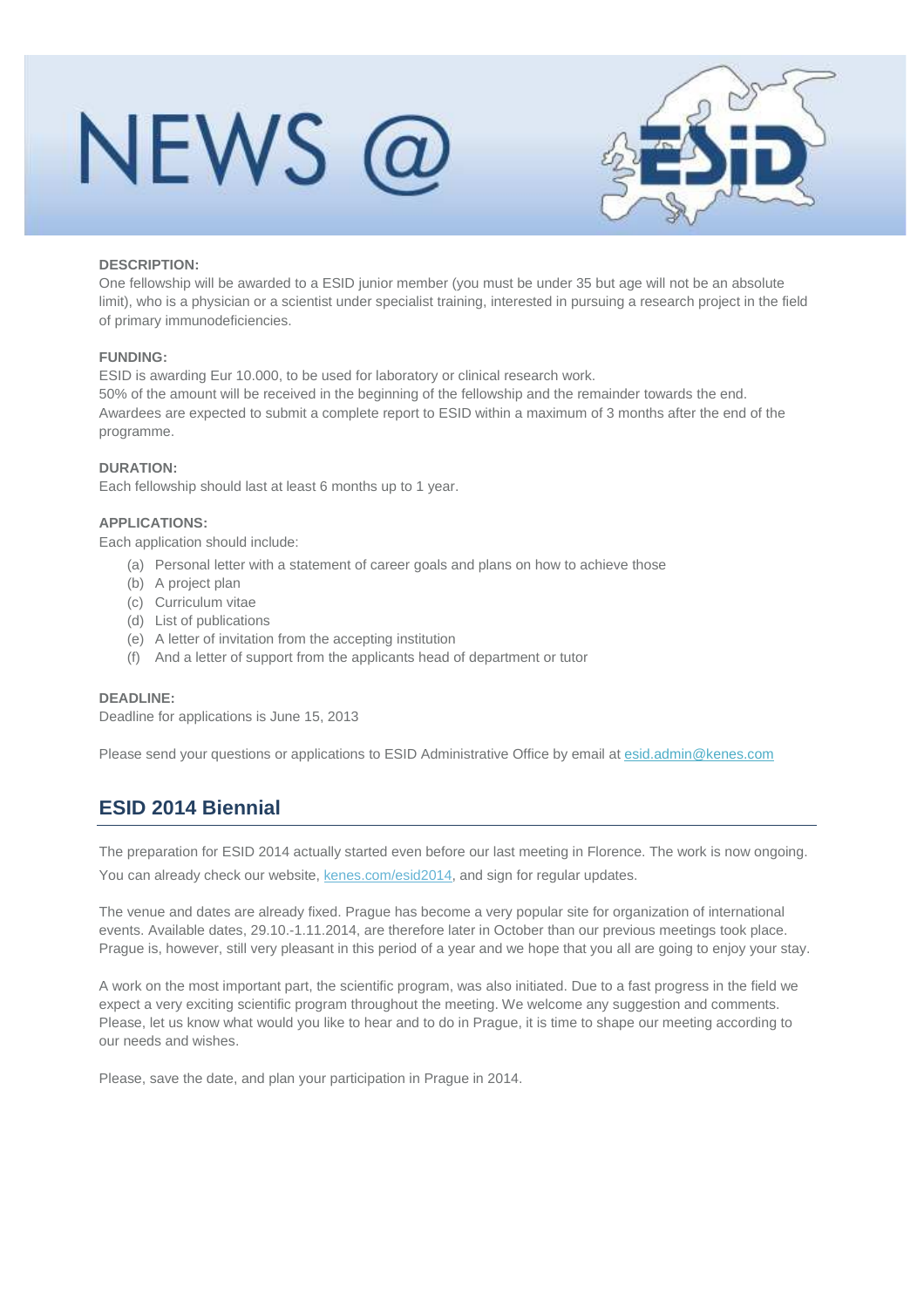

## **12th ESID Prague Spring Meeting - Report**

**Report on the 12th ESID Prague Spring Meeting, May 13-14, 2013**

Department of Immunology, 2nd Medical School, Charles University, Motol University Hospital, Prague, Czech Republic

The twelfth ESID Prague Spring Meeting was organized by Department of Immunology and Clinic of Pediatric Hematooncology of the 2nd Medical Faculty of Charles University and Motol University Hospital, Prague, Czech Republic, on May 13 and 14, 2013. The meeting took place in its traditional settings in Olympus facility in Prague. It was attended by 32 participants from 9 countries, majority of them from Czech Republic, further from Austria, Egypt, France, Italy, Poland, Ukraine, United Kingdom and The Netherlands, in alphabetical order. The meeting puts an importance on the active participation of young immunologists and gave them the opportunity to present their work in oral presentations.

Since its launch in 2002 the Prague ESID meeting has been devoted to the exchange of information on primary immunodeficiencies (PIDs) between Western and Central and Eastern Europe. The continuous effort to promote exchange of information and rise of scientific levels in Eastern Europe is partly successful. So far several excellent groups were formed in Eastern European countries. There is, however, still visible gap between East and West part of a continent in a diagnosis and care for primary immunodeficiency patients and also in related research activities.

The program of the meeting was divided into four major blocks supported by contributions and supervision of invited speakers. B cell panel was introduced by Menno van Zelm and further was extensively covered by series of lectures on pathogenesis, diagnosis and treatment of B mediated disorders. Rare immunodeficiencies and well defined syndromes included very interesting talks on novel discoveries in disorders of organelle formation, given by Raffaele Badolato, and showed several other novel genetic causes of immunodeficiencies. Anne Puel gave an excellent review on new findings in pathogenesis of mucocutaneous candidiasis. Last afternoon was devoted to novel technologies and laboratory diagnostics. Sufficient amount of time for discussions and a very active and relaxing atmosphere made traditionally creative environment, typical for ESID Prague Spring Meeting series.

Social program was also very interesting. Special evening took place in a newly opened University Club, which belongs to Charles University. Situated in a center of a city and located in a gothic basement, the club provides unusual and inspiring settings for a cultural program. That composed from an opening exhibition of paintings of Academy of Fine arts on the theme Prague, followed by a block of folk songs and yoyo performance. Traditional Czech dinner in a closed by restaurant finished the evening.

The meeting was also organized as a part of the activities related to the Day of Immunology, declared by EFIS on 29th April, 2013 and to Primary Immunodeficiency Week 2013. The meeting is also an event of J projects meetings, promoting awareness about PIDs in Eastern European Countries. ESID Prague Spring Meeting was supported by the Charles University, 2nd Medical School, Prague and by Motol University Hospital, Prague. General partners of this year events were Baxter, CSL Behring, Olympus and Shire, further contributions came from Grifols, Exbio, Octapharma, Schoeller and Synlab. Special support was provided by Czech Immunology Society. The meeting is traditionally supported by Jeffrey Modell Centers Network.

We thank all sponsors and all participants for their contributions and we are looking forward to the biennial ESID meeting in Prague in 2014.

Anna Šedivá Prague, May 17, 2013